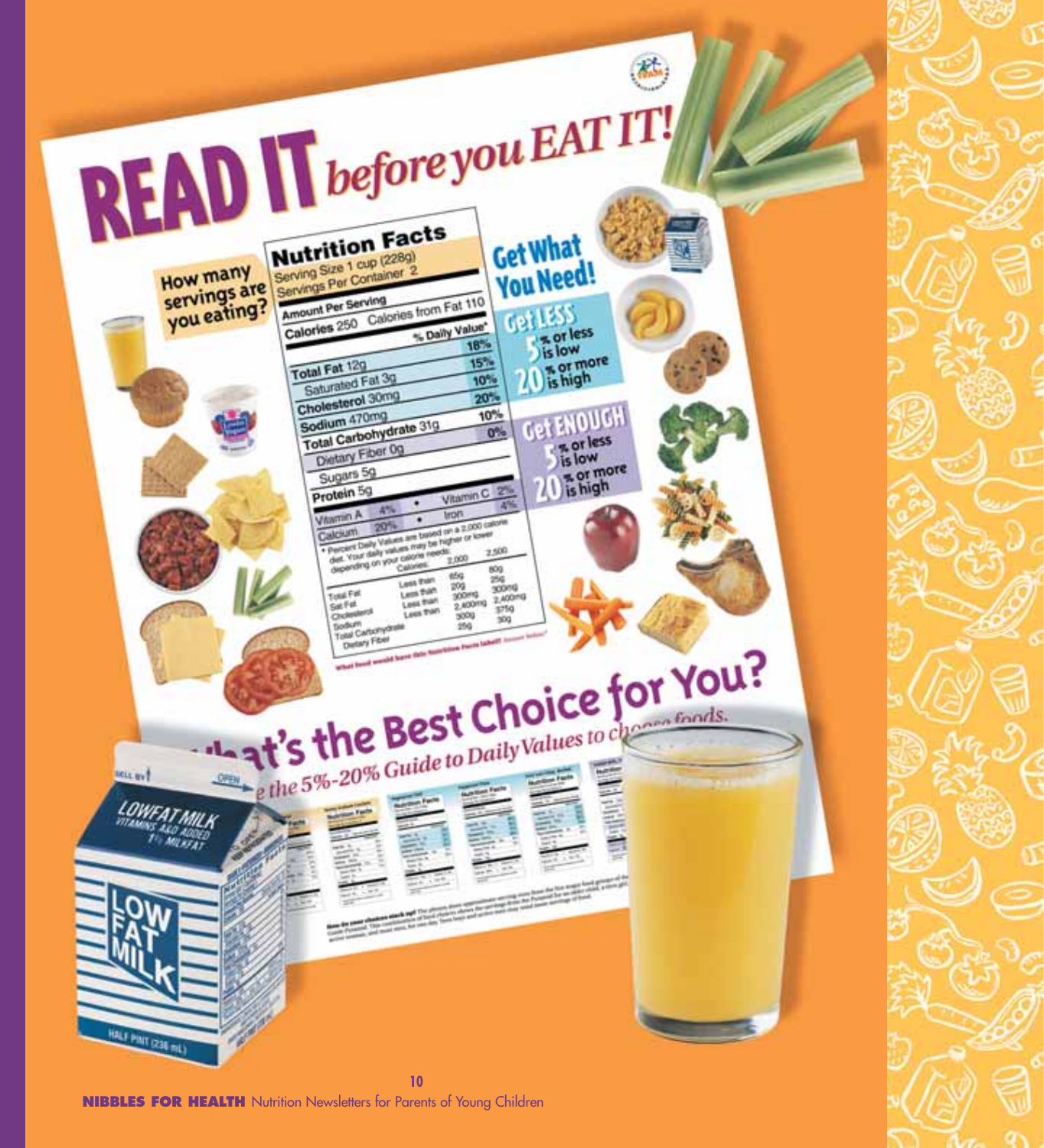### **SHARING SESSION NO. 1 FOOD LABELS: A Tool for Making Food Choices**

### **About the Activity**

To start, use a box of cereal and three bowls to introduce serving sizes and the information on package labels. With the *READ IT before you EAT IT!* poster, show the parts of the Nutrition Facts label. Introduce the "5-20% DV Guide" for food labeling. Pass out the *Healthful Eating: Food Labels Help!* newsletter. Sum up by restating the "5-20% DV Guide."

### **Getting Ready**

- **Read:** The outline, to get comfortable with the messages, questions and activities
- **Get:** One box of dry cereal,\* three different sized bowls for the food item, measuring cups (\*or pretzels, or a bag of chips)
- **Copy:** Newsletter No. 4: *Healthful Eating … Food Labels Help*! Make enough copies of the newsletters for all participants.

**Display:** *READ IT before you EAT IT!* poster

### **Key Messages**

- Use the "5-20% DV Guide" (5% or less is LOW and 20% or more is HIGH) for the Nutrition Facts label, to help you GET LESS of some nutrients and GET ENOUGH of others.
- Use food labels to compare foods with the nutrients your child and family need.

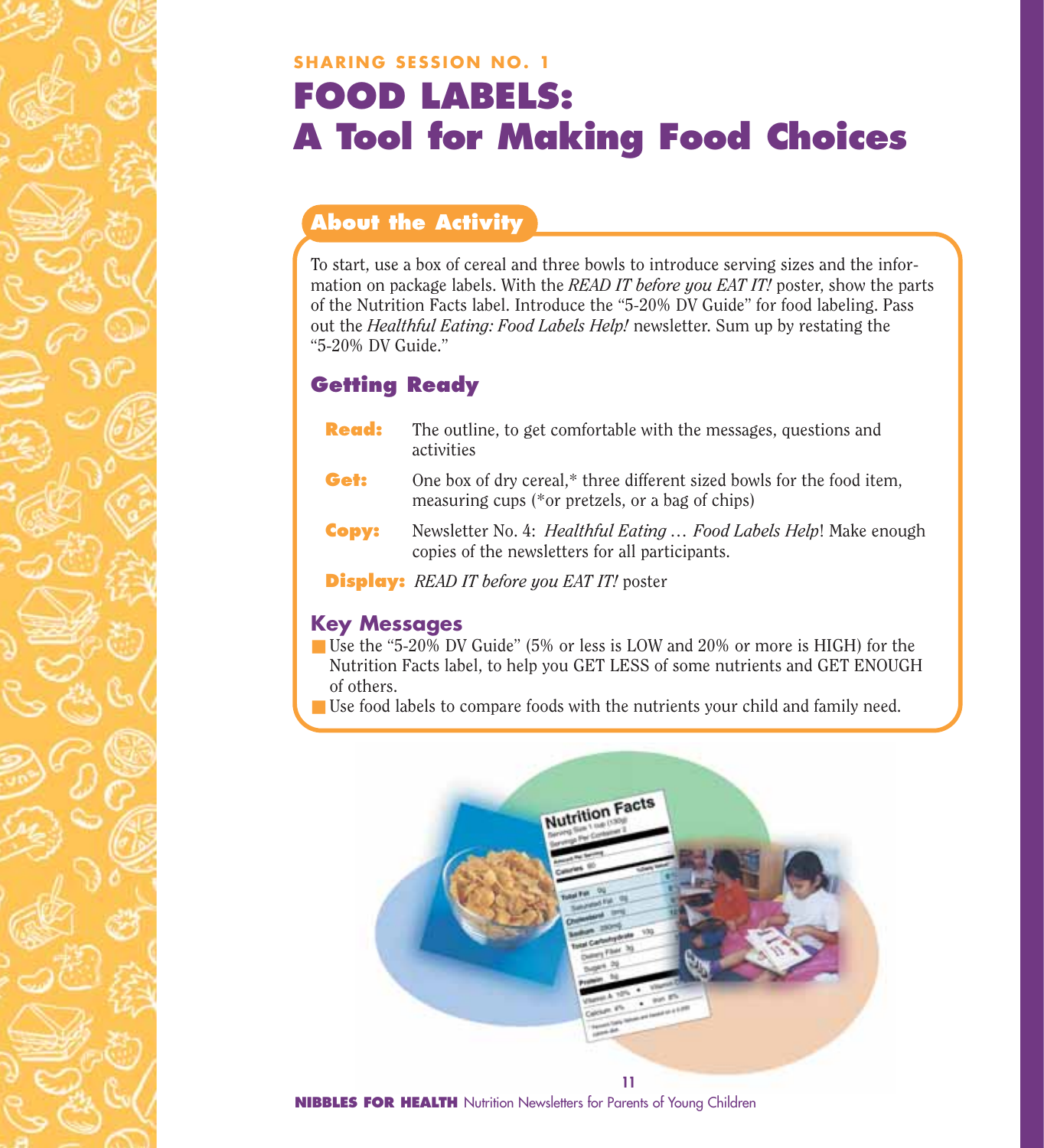# **Do You Know? Do You Know?**

### **How you can use Nutrition Facts on food labels to eat smart?**

Nutrition Facts on food labels tell the food energy (or calories) and nutrients in one serving of the food inside the package. You can use Nutrition Facts for different reasons, including:

**To know** the nutrient content in one serving.

**To know** what happens to calorie and nutrient amounts when you eat larger or smaller amounts of food.

**To find** foods with less or more of certain nutrients. That's helpful in two ways: **(1)** if you want to cut back on some nutrients, such as fat, saturated fat, cholesterol, and sodium and **(2)** if you want to consume more nutrients that often come up short: fiber, vitamins A and C, calcium, and iron.

**To compare** calories (food energy) and nutrients in similar foods, such as two kinds of chips or cheese.

**To help you** make choices within the Food Guide Pyramid's five major food groups.

### **What nutrition information can you find on a label?**

- Serving size and number of servings in the package.
- Calories in one serving.
- Nutrients that need your attention.
- % Daily Value (DV), which is the amount of a nutrient in one serving compared to your daily need.
- Footnote on the bottom, which shows how much or how little of some key nutrients you need each day. You may need more or less, depending on your energy needs.

### **How big is a serving of food? (yellow section on the poster)**

• The serving size on food labels varies for different foods. It may be more or less than what you usually eat. On a food label, you'll find the

serving size at the top of the Nutrition Facts. The food label also tells how many servings the package contains.

### **What do Nutrition Facts tell you about food energy?**

Calories are a measure of how much energy you get from food. Nutrition Facts tells how many calories you get from one serving. It also tells how many of those calories come from fat. If you eat two servings, you get twice the calories. Pay attention to this information to cut back on calories, to maintain a healthy weight.

### **What nutrients need your special attention?**

### *All nutrients are important to health. Some need special attention:*

- *Nutrients to limit* (blue section of poster): total fat, saturated fat, cholesterol, sodium. Eating too much of these nutrients is linked to overweight and certain diseases, including diabetes, and heart disease.
- *Nutrients to get enough of* (purple section of poster): fiber, vitamins A and C, calcium, iron. Eating enough of these nutrients can improve your health and help reduce the chances of getting some diseases and conditions, such as osteoporosis from limited calcium, and tiredness or anemia from limited iron.

### **How can you use Nutrition Facts to limit some nutrients and get enough of others?**

Look at the % Daily Value. Use the "5-20% DV Guide." *For any nutrient:* 

**5% DV or less is low:** For nutrients you need to get less of such as fat, choose foods with 5% DV or less.

**20% DV or more is high:** For nutrients you need to get enough of, choose foods with 20% DV or more

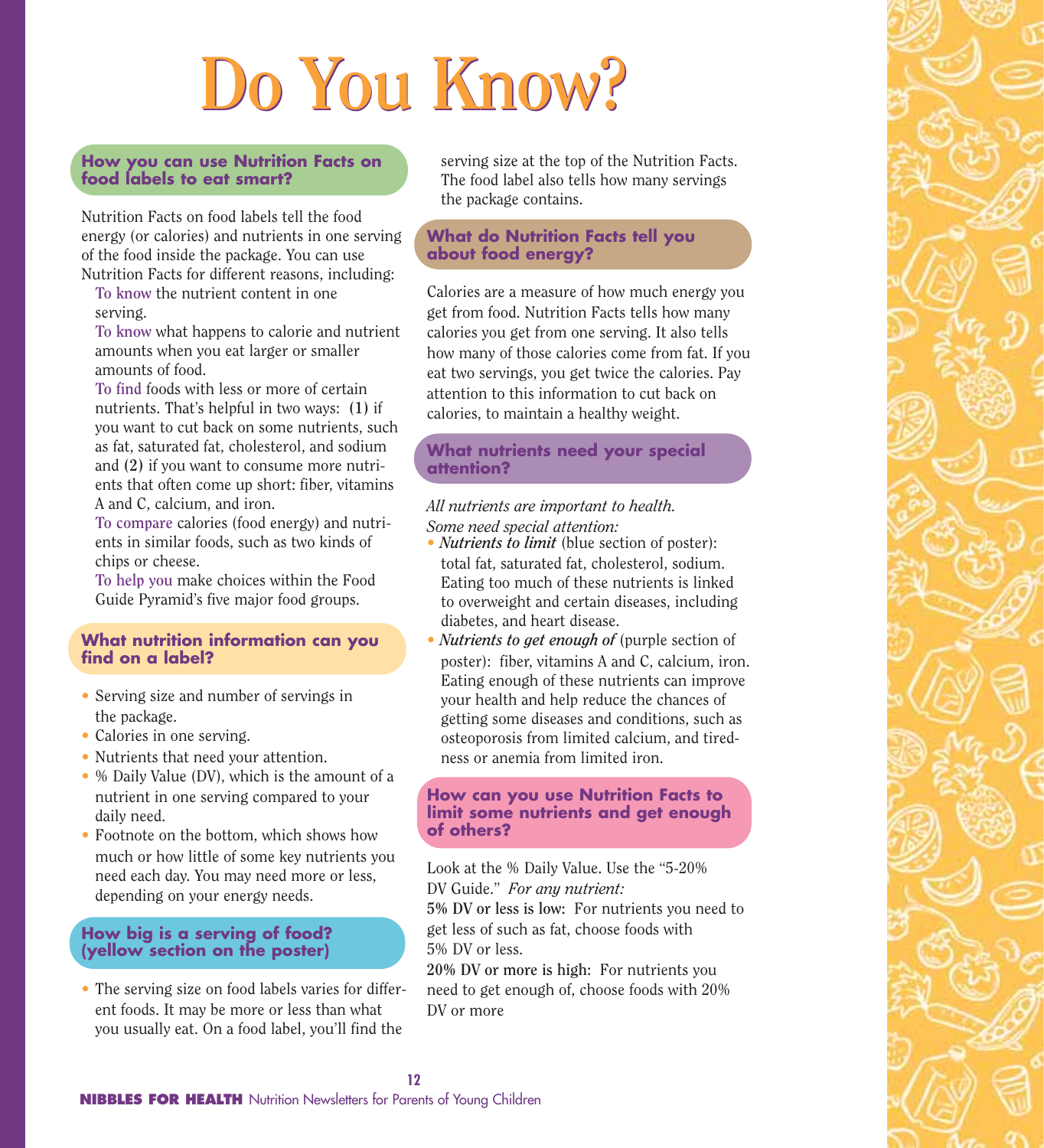## **Try This for a Sharing Session!**

### **Show the cereal box and three different sized bowls.**

- What size would you use for yourself?
- How much would you normally put in the bowl?
	- (Let someone pour that amount of cereal into the bowl.)
- How does that compare to what's in a serving on the food label? (Have someone measure the amount of cereal in the bowl.)
- Is it the same, less, or more (how much more) than the serving size on the package label?
- What does that mean about the calories, fat, sugars, or vitamins, in your bowl of cereal?

### **Use the** *READ IT before you EAT IT!* **poster to talk about the "5-20% Daily Values Guide":**



\*\*\*\*\*\*\*\*\*\*\*\*\*\*\*\*\*\*\*\*

ASK

- Point out the blue section of nutrients, **GET LESS** of these nutrients.
	- To get less of a nutrient:
		- 5% or less is low and 20% or more is high.
	- Eating too much of these nutrients is linked to overweight and certain diseases.
- Point out the purple section of nutrients, **GET ENOUGH** of these nutrients.
	- To get enough of a nutrient, 5% or less is low, and 20% or more is high.
	- Eating enough of these can improve your health and reduce the chance of getting some diseases.
- $\blacksquare$  The % numbers show the nutrients that you get from one serving, They are based on 100% of what is recommended for one day.

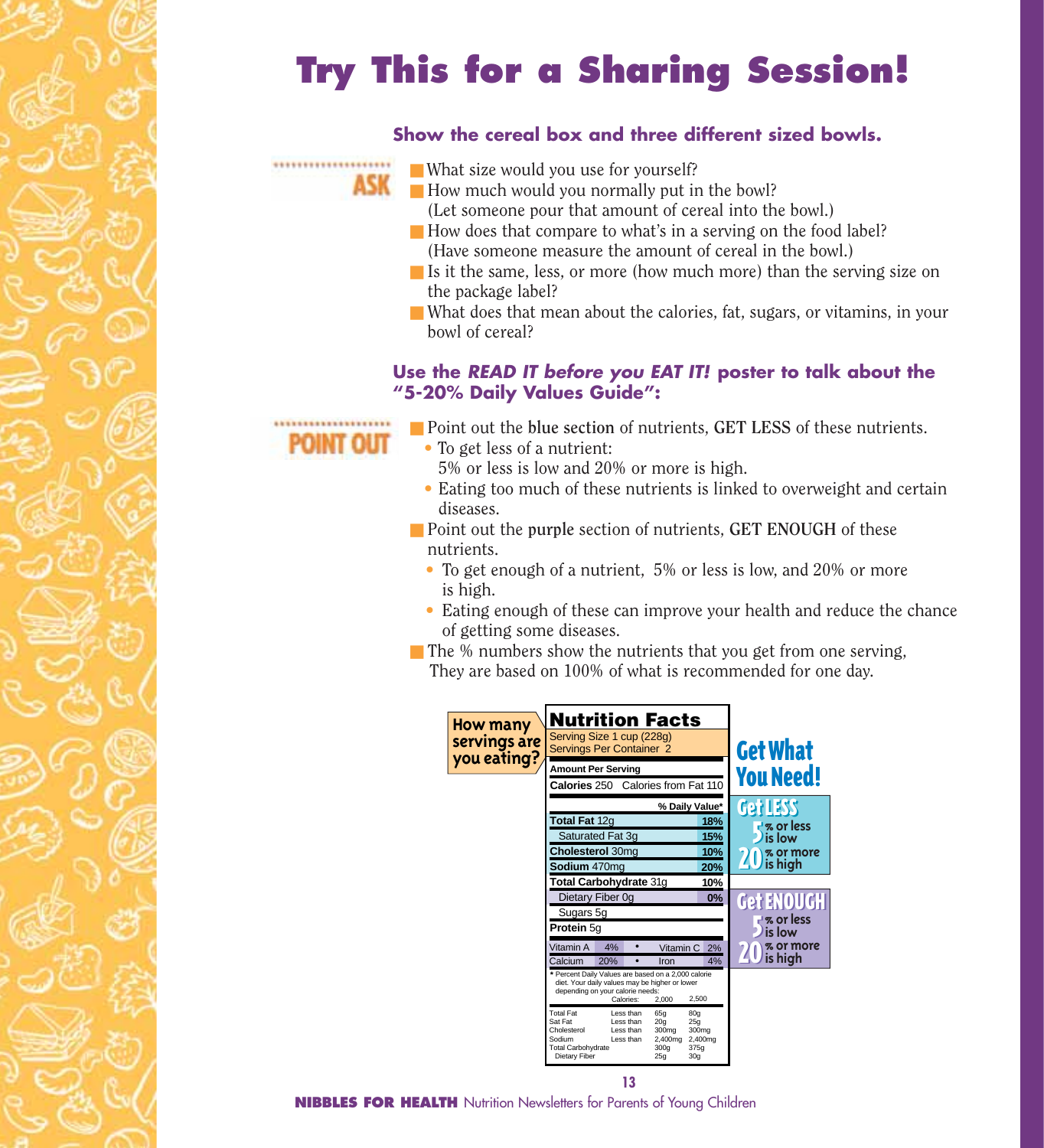### **Point out the yellow section showing serving size and servings per container.**



- How many servings are in one package?
- How much is one serving?
- How does the amount you eat change the amount of the % DV? (*It varies with how much more, or less, you eat than one serving*.)

### **Look at the %DV for saturated fat on the poster.**

- \*\*\*\*\*\*\*\*\*\*\*\*\*\*\*\*\*\*\*\*
- What is the color for saturated fat? (It's blue.)

**ASK** Is the %DV high or low? (It's neither. It's in between.) ■ What if you ate 2 servings? (That would double the %DV.) ■ Is 30% DV high or low? (20% or more is high, so 30%) is high)

### **Ask someone to use the "5-20% Daily Values Guide" to talk about the purple and blue sections on the small labels on the bottom of the poster.**

- 
- Repeat the "5-20% Daily Values Guide": 5% or less is low, and 20% or more is high.
- Pass out: *Healthful Eating...Food Labels Help*! Newsletter, as a reminder. ■ Reinforce: Use food labels to compare foods with the nutrients your child and family need.

With additional time, or at another session, learn more about using the %DV on food labels.

### **Have someone pick a Nutrition Facts label from the bottom of the poster.**

- What is a serving?
- Do you think you eat more or less of this food at one time?
- What is the %DV for total fat? For saturated fat?
- How do the other nutrients compare?
- What might that tell you about the nutrients in the foods you eat?

**Have someone choose about five small Nutrition Facts labels (on the poster). They might be foods they would eat in a day. Compare the %DV for the same nutrient in similar or different foods.**

■ What's the total for the %DV for calcium for the five foods? *(Point out that adults and children need 100% DV for calcium every day. Children need it for growing bones; adults need it to keep their bones healthy.)*